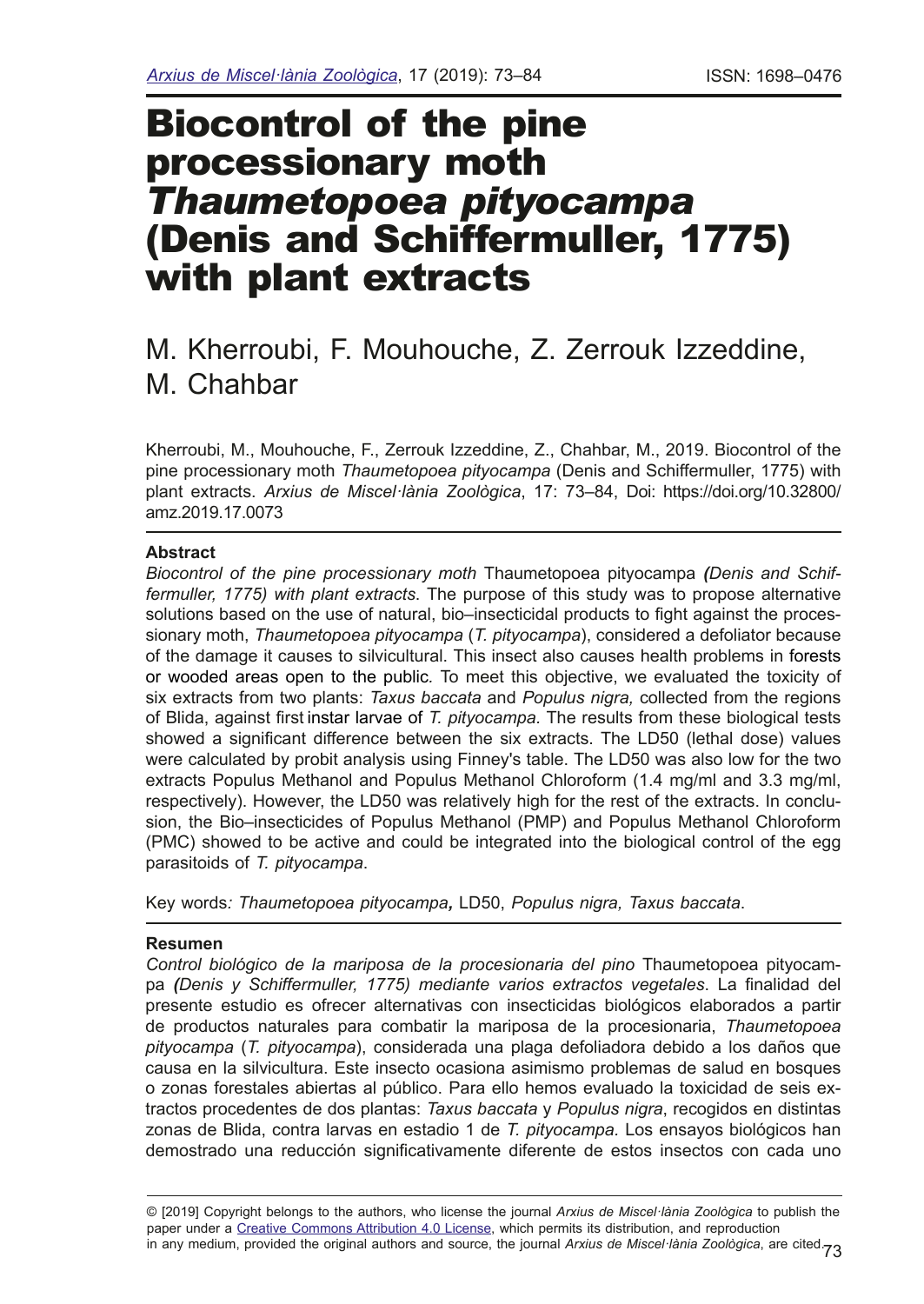de los seis extractos. Los valores LD50 (dosis letal) se calcularon aplicando el análisis probit con la tabla de Finney. Los valores LD50 fueron bajos en el caso de dos extractos: el metanol de chopo (*Populus Methanol*) y el cloroformo–metanol de chopo (*Populus Methanol Chloroform*), con 1,4 mg/ml y 3,3 mg/ml, respectivamente. En cambio, las dosis LD50 del resto de extractos fueron relativamente elevadas. En conclusión, los insecticidas biológicos metanol de chopo (PMP) y cloroformo–metanol de chopo (PMC) resultaron más efcaces y, por lo tanto, podrían integrarse en el control biológico de *T. pityocampa* junto con parasitoides de huevos.

Palabras clave*: Thaumetopoea pityocampa,* LD50, *Populus nigra, Taxus baccata*.

## Resum

*Control biològic de la papallona de la processionària del pi* Thaumetopoea pityocampa *(Denis i Schiffermuller, 1775) mitjançant diversos extractes vegetals*. La fnalitat del present estudi és oferir alternatives amb insecticides biològics elaborats a partir de productes naturals per combatre la papallona de la processionària, *Thaumetopoea pityocampa* (*T. pityocampa*), considerada una plaga defoliadora a causa dels danys que produeix en la silvicultura. Aquest insecte ocasiona així mateix problemes de salut en boscos o zones forestals obertes al públic. Amb aquest objectiu hem avaluat la toxicitat de sis extractes procedents de dues plantes: *Taxus baccata* i *Populus nigra*, recollits en diferents zones de Blida, contra larves en estadi 1 de *T. pityocampa.* Els assajos biològics han demostrat una reducció signifcativament diferent d'aquests insectes amb cadascun dels sis extractes. Els valors LD50 (dosi letal) es van calcular aplicant l'anàlisi probit amb la taula de Finney. Els valors LD50 van ser baixos en el cas de dos extractes: el metanol de pollancre (*Populus Methanol*) i el cloroform–metanol de pollancre (*Populus Methanol Chloroform*), amb 1,4 mg/ml i 3,3 mg/ ml, respectivament. En canvi, les dosis LD50 de la resta d'extractes van ser relativament elevades. En conclusió, els insecticides biològics metanol de pollancre (PMP) i cloroform– metanol de pollancre (PMC) van resultar més efcaços i, per tant, es podrien integrar en el control biològic de *T. pityocampa* juntament amb parasitoides d'ous.

Paraules clau*: Thaumetopoea pityocampa,* LD50, *Populus nigra, Taxus baccata*.

*Received: 15/03/2019; Conditional acceptance: 17/04/2019; Final acceptance: 06/06/2019* 

*Mounir Kherroubi, Laboratory of Animal Ecobiology, Ecole normale supérieure de Kouba, Algiers, Algeria.*– *Fazia Mouhouche, Laboratory of Phytopharmacology, Zoology Agricultural and Forest Department, National High School of Agronomy, 1600 Hassan Badi, El Harrach, Algiers, Algeria.*– *Zakarya Zerrouk Izzeddine, Ecole normale supérieure de Constantine, Mohamed Chahbar, Laboratory of Entomology, Zoology Agricultural and Forest Department, National High School of Agronomy, 1600 Hassan Badi, El Harrach, Algiers, Algeria*

Corresponding author Mounir Kherroubi. E–mail: [kherroubi.m@hotmail.fr](mailto:kherroubi.m@hotmail.fr)

ORCID ID: https://orcid.org/0000–0002–1318–1969

## **Introduction**

Forest areas are estimated to cover about four billion hectares worldwide, including 30% of the land area (FAO, 2015). In Algeria, forest covers an area of 4.7 million hectares with an afforestation rate of 11% (DGF, 2007). Cedar forest is part of the Mediterranean ecosystems and has a fundamental role in the equilibrium of the mountain ecosystem in North Africa.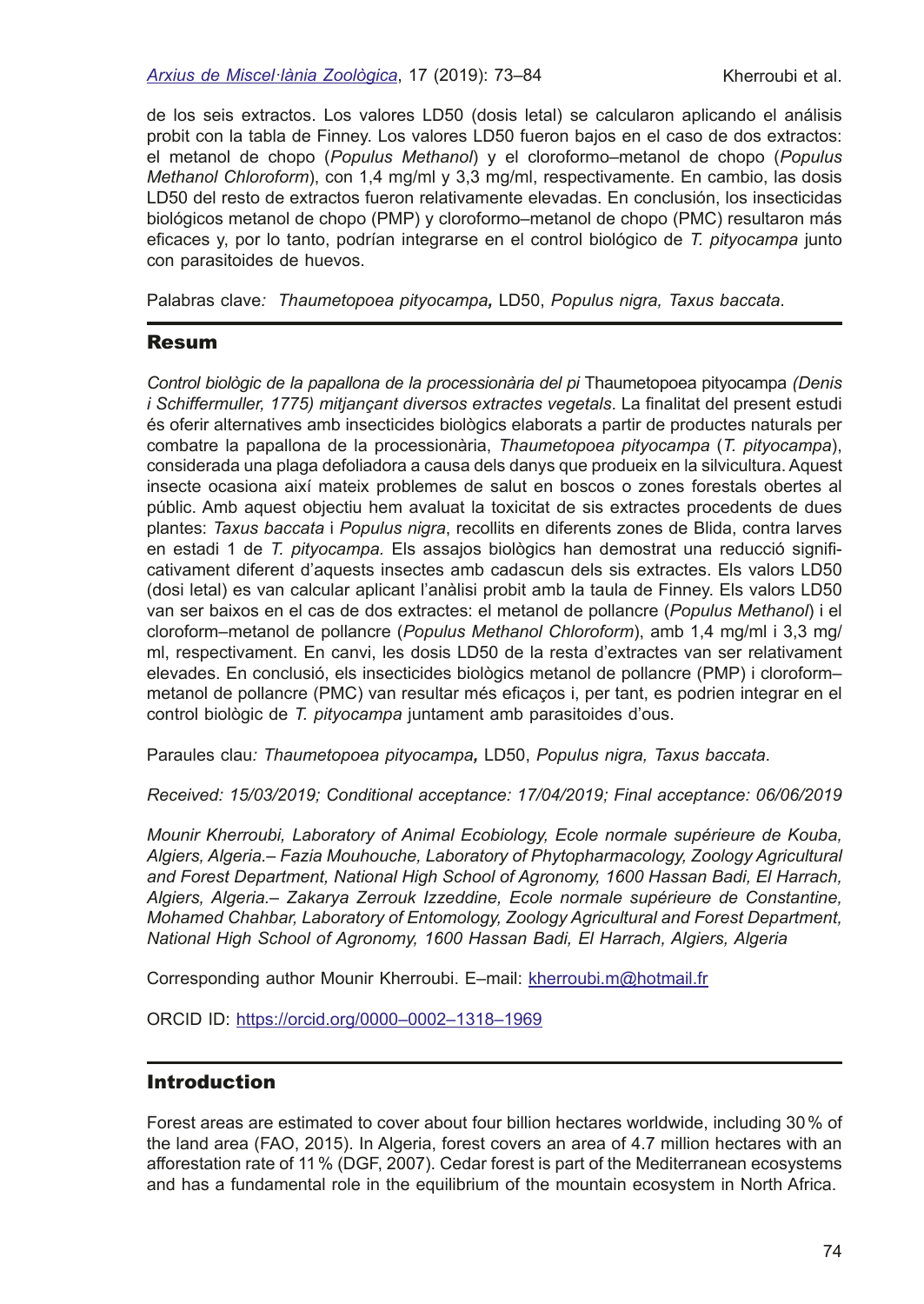In Algeria, the Atlas cedar, *Cedrus atlantica* Manetti (1844), occupies 40,000 ha. Its great biological richness is a focus of exceptional interest in regards to protection and extension. The requirement to protect this cedar is always upstream of forestry programs. These biotic communities are threatened by various species of defoliators, mostly the pine processionary moth, *Thaumetopoea pityocampa* (Fraval, 2007). This primary insect weakens its host and exposes it to other insects, in particular, xylophages (Zamoum, 2002).

The larvae of *Thaumetopoea pityocampa*, known for their gregarious lifestyles, their voracity, their mode of moving in a single fle (Seigue, 1985) and their urtication properties, cause many health problems for humans and animals (Battisti et al., 2017). The extension of the range of the host species plays an important role in the movement of this insect (Leblond, 2009). This situation of progradation necessitates local control actions, especially in forests or wooded areas used by the public, in order to reduce infestations of this pest and to protect the most sensitive stands, particularly: (a) sensitive young stands in protected forest and production forest when the survival of trees is threatened by strong repeated defoliation; and (b) forests frequented by the public, where the control decisions differs as the primary damage is the unsightly trees in the leafess period and the harmful reactions due to urtication caused by the hair of the larvae.

Plants produce secondary compounds to defend themselves against organisms such as pathogens and pests (Meric, 2005). These secondary compounds have a wide mode of action on insects, including repulsive effects and digestive inhibition (Regnault–Roger and Hamraoui, 1997).

Historically, botanicals were used long before other kinds of pesticides. The ancient Chinese, Greeks, and Romans used plants or plant extracts with sulphur and arsenic as insecticides (Tschirley, 1979). More than 2,000 plant species with insecticidal properties have been recorded (Grainge and Ahmed, 1988). It has been reported that the Romans used powders prepared from Veratrum sp. as insecticides and rodenticides. In the tropics the use of neem (*Azadirachta indica* Juss. Meliaceae) has been recorded for at least 4,000 years (Larson, 1989). In the 19<sup>th</sup> century, only a few compounds of plant origin were identified and widely used as repellents or toxic products, including nicotine (alkaloid) and its derivatives, rotenone, pyrethrum, and vegetable oils. Several studies have shown the importance of *Taxus baccata* and *Populus nigra*. Among these studies, we can mention those of Roberts and Wink (1998) on two new European yew taxoids (*Taxus baccata*) that act as pyrethroid insecticides Synergists against the black vine weevil (*Otiorhynchus sulcatus*). The seeds and foliage of *Taxus baccata* are rich in toxic alkaloids (Miller, 1980). All parts of the tree are toxic and contain Taxine, a complex mixture of alkaloids that are rapidly absorbed by digestion and interfere with the action of the heart (Cooper and Johnson, 1984). In addition, Popova et al. (2005) evaluated the antibacterial activity of black propolis from Turkey and its qualitative and quantitative chemical composition. The effects insecticides of *Populus nigra* has been evaluated by Cao et al. (2010) against *Lymantria dispar* L.

The objective of our work was to study the effects of the application of plant extracts against the processionary moth, *T. pityocampa*. We assessed the insecticide potential and disturbance of the host recognition by natural extracts. This effect was measured on several biological parameters that characterize the dynamics of the insect population in general and the gradation in particular while preserving the parasitoids.

## Material and methods

Harvesting and preparation of the biological material

During the summer of 2018, we harvested a 200 egg mass of the processionary moth, *T. pityocyampa*. The eggs were stored individually in test tubes of 10 cm in length and 1 cm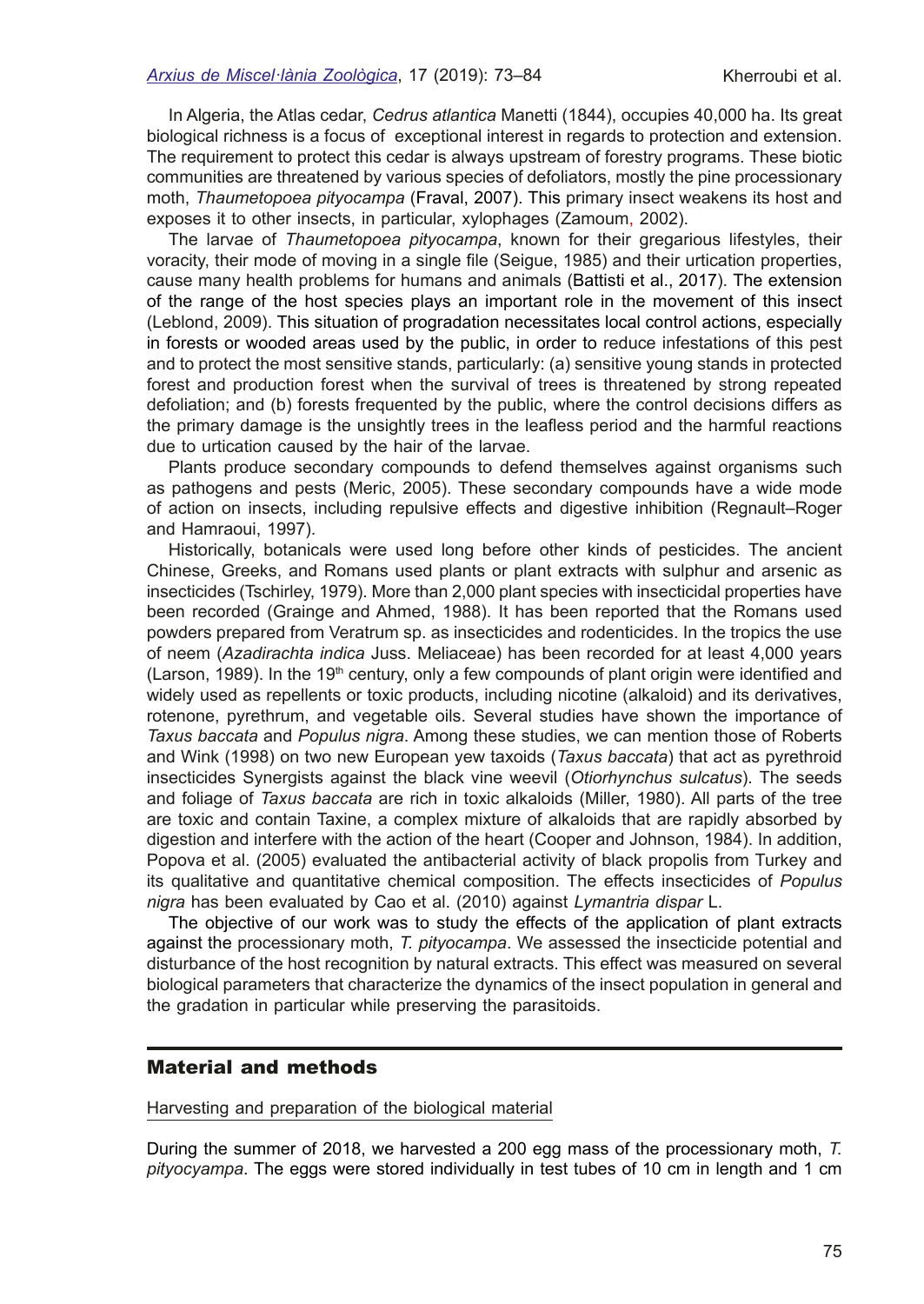

Fig. 1. Location map of Blida (study station)

*Fig. 1. Mapa de localización de Blida (estación de estudio)*

in diameter. The 1<sup>st</sup> instar larvae (L1) of *T. pityocampa* were collected from infected *Cedrus atlantica* trees in the forest areas (Chréa) in the Blida region of Algeria at an altitude of 1,388 m.

## Plant material

The aerial parts (stem and leaves) of *Taxus baccata* and *Populus nigra* were collected during April 2018 at a foral stage of the plant, in the region of Blida, 50 km southwest of Algiers (Algeria) (36 $^{\circ}$  26' 4.15" N 2 $^{\circ}$  53' 20.29" E) (fig. 1). Plant samples were dried naturally on laboratory benches at room temperature (24–25ºC) for two months. The dried plant materials were ground to a homogenous powder using a RECOCHET blender (Réf. CSL04).

## Preparation of plant total extracts

To prepare the total extracts from the two plants species, 10 g of each powder was shaken separately for 48 h in a 100 ml volume (V) of: Pure Methanol, Water–Methanol (Volume1/ Volume2) and Methanol–Chloroform (2V1/V2) at room temperature (25ºC). The extracts were fltered using Whatman flter paper (No. 1). Each fltrate was concentrated under reduced pressure at 40ºC using a Rotavapor (Buchi R–215). Each extract was resuspended in methanol to make a stock solution. The extracts were kept at  $4^{\circ}$ C until further tests. Finally, six extracts were prepared: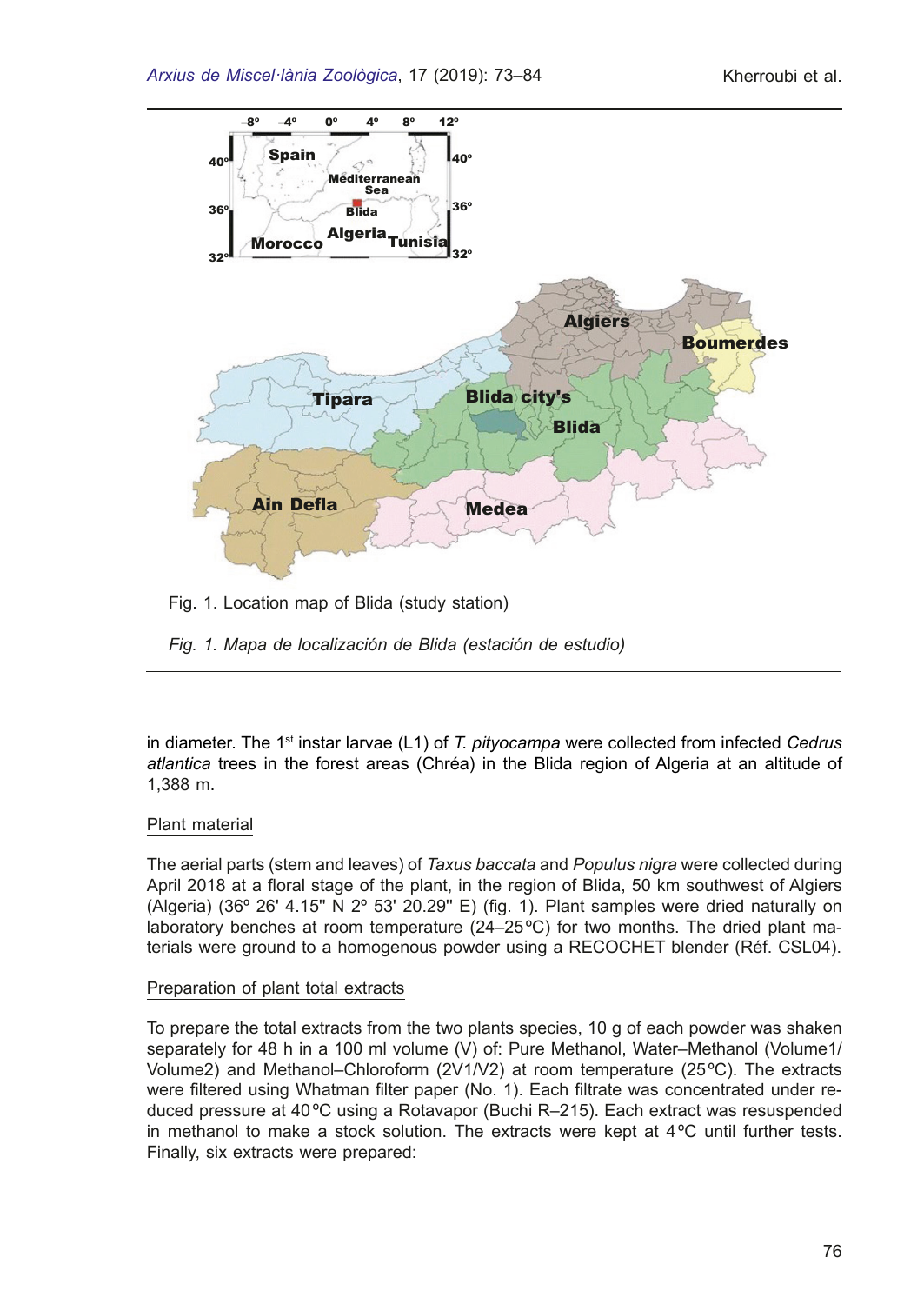Taxus Methanol Pure (TMP), Taxus Methanol Chloroform (TMC), Taxus Methanol–Water (TME), Populus Methanol Pure (PMP), Populus Methanol Chloroform (PMC),and Populus Methanol–Water (PME).

### Rate of extraction yield in percentages

The performance of the extraction of each fraction (R) is defined as a ratio of extract quantity (E) on the quantity of plant material (MS):

$$
R = E/MS \times 100
$$
 (Abbott, 1925)

#### Insecticidal effect of plant extracts

The insecticidal effect of the extracts against the frst instar larvae of *T. pityocampa* was evaluated by means of contact toxicity. For this purpose, we used an impregnated paper assay, following the method described by Stefanazzi et al. (2011) with some modifcations. Based on preliminary results, a range of doses: 0.2% (2 mg/ml), 0.4% (4 mg/ml) and 0.8% (8 mg/ml) were formulated and applied to Whatman flter paper (No. 1) (9 cm diameter). The extracted solvent was air–dried for 10 min. Each flter paper was then placed inside a glass Petri dish with 20 larvae of this insect and 15 g amounts of fresh needles of *Pinus pinea.* The dishes were kept in optimal laboratory condition (27±2ºC, 70±5% relative humidity and in darkness). Following exposure, the mortality larvae were determined at 24 h, 48 h and 72 h. Petri dishes with sterile water  $(\mathsf{T}_0)$  were used as controls. Three replicates were used for each dose and exposure time combination, and larvicidal activity of the plant extracts was expressed as the percentage of mean mortality of the larvae. The lethal dose (LD50) values were calculated by probit analysis using Finney's table.

#### Statistical analyses

Statistical analysis was conducted using SAS software 9. The differences between treatments were detected by analysis of variance (ANOVA). *P–*values < 0–05 were regarded as signifcant. The multiple comparisons (two–two) of the averages between the different plant extracts were performed using Tukey's test of least signifcant differences (LSD).

## Results and discussion

#### Rate (%) of yield extraction

Table 1 shows the yields of the crude extracts obtained from aerial parts of two local plants, *Taxus baccata* and *Populus nigra,* using different solvents (Methanol, Methanol–Chloroform and Methanol–Water). The extraction yield was in the range of 20–77%, with the highest yield being obtained for *Populus nigra* when the solvents Methanol and Methanol–Chloroform gave the best extraction results (61% and 77% respectively).

#### Descriptive analysis of mortality average

Forty–eight hours after the application of the compounds tested at different concentrations against the 1st instar larvae of *T. pityocampa* (fg. 2, table 2), we found that the extracts PME and PMC were highly toxic, causing mortality averages, respectively, of 50% and 35% for dose 1 (D1) (2 mg/ml), 88.35% and 40% for dose 2 (D2) (4 mg/ml), and 100% and 95% for dose 3 (D3) (8 mg/ml). In contrast, extracts PME, TMP, TMC and TME had low toxicity against the 1st instar larvae of *T. pityocampa*. Based on these results, D3 showed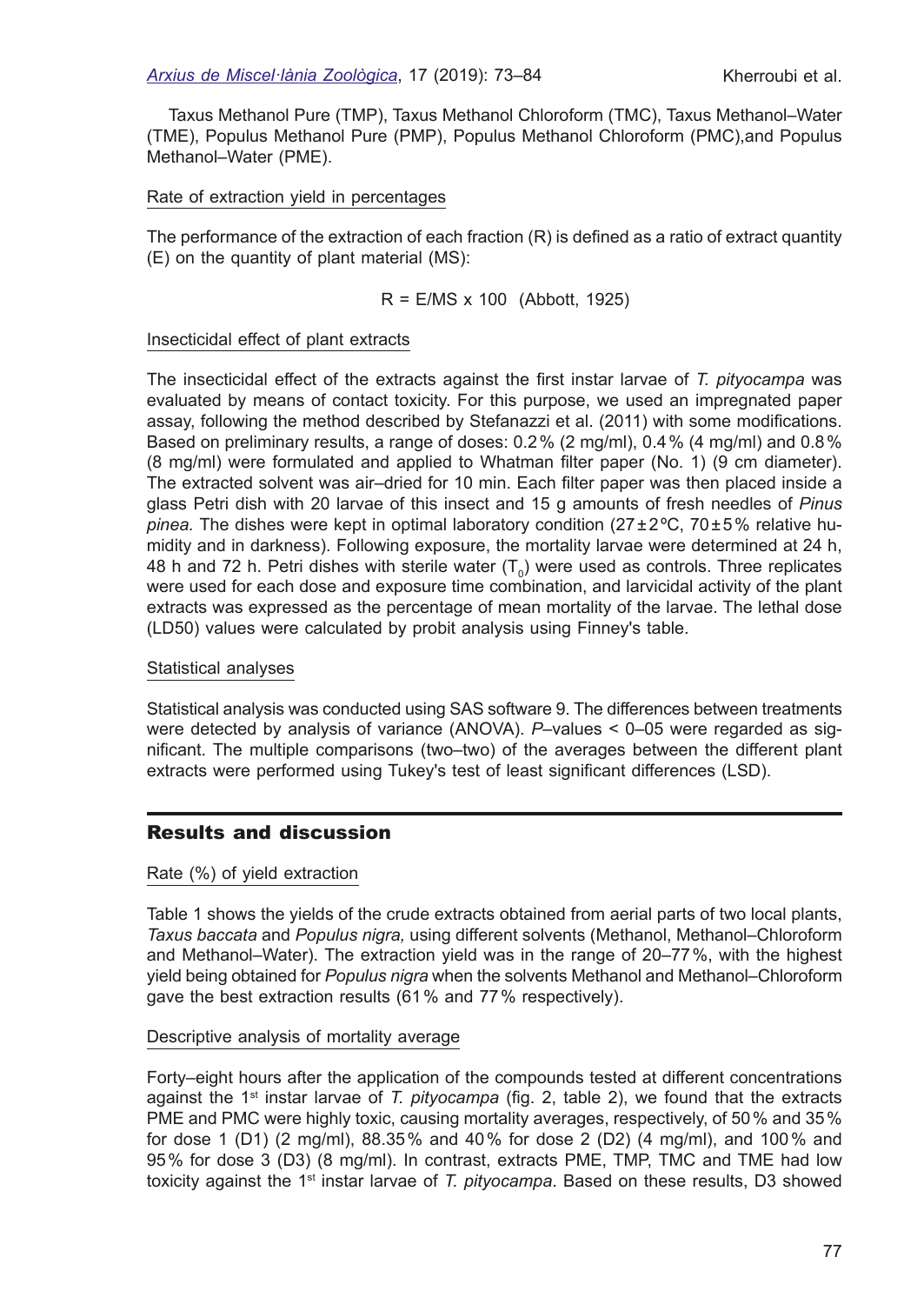Table 1. Yields of extract solvents from *Taxus baccata* and *Populus nigra.*

*Tabla 1. Rendimiento de los extractos solventes obtenidos a partir de* Taxus baccata *y* Populus nigra*.*

| <b>Plant</b>  | <b>Solvent</b>      | <b>Extraction yield (%)</b> |
|---------------|---------------------|-----------------------------|
| Populus nigra | Pure Methanol       | 61                          |
|               | Methanol-Water      | 27                          |
|               | Methanol-Chloroform | 77                          |
| Taxus baccata | Pure Methanol       | 20                          |
|               | Methanol-Water      | 22                          |
|               | Methanol-Chloroform | 20                          |

important effciency after 48 h in accordance with D1 and D2 and with a mortality average of 100% and 95%, respectively, for the PMP extract and PMC extract. Dose D3 caused 50% of mortality for the extracts, PME, TMC, TMP and TME. Furthermore, D1 and D2 did not reach 50% of mortality until 48 h of exposure time. The extract PMP reached 70% and 88.35% respectively for D1 and D2. In the same context, Kesdek et al. (2014) evaluated the larvicidal activity of some plant extracts against the second larvae of the processionary moth, *T. pityocampa* in Turkey. They found a minimal mortality average of 20% after 24h of exposure to the extracts of *Origanum onites* and *Satureja hortensi,* contrary to the maximum rate of 73.33% for the extracts of *Tanacetum argyrophyllum* and *Nepeta meyeri.*

#### Variation of the mortality rate

Table 3 summarizes the daily cumulative mortality rate of L1 after the exposure time of 1st instar larvae (L1) of *T. pityocampa* on different concentrations of the plant extracts from *Taxus baccata* and *Populus nigra*,. The ANOVA procedure shows a highly signifcant difference between the variables, days ( $DF = 2$ ,  $F = 350$ ,  $P < 0.0001$ ), extracts ( $DF = 4$ , *F* = 33.10, *P* < 0.0001) and dose (DF = 2, *F* = 67.17, *P* < 0.0001) that are in accordance with the mortality rate.

#### Comparison of the averages

The multiple comparisons (two–two) of the averages between the different plant extracts using the test of least signifcant differences (LSD) show no signifcant difference between extracts TMC and TMP, TMP and PME, TME and PME. In contrast, we found a signifcant difference of 0.05 between the remaining comparisons.

The grouping of homogeneous extracts revealed fve groups, ranging from highly effective to less effective depending on the average mortality of larvae L1 of *T. pityocampa* (table 4). Extract PMP was found in group A. This extract has greater toxicity than all the other extracts. Group B represented the extract PMC. Groups C and D respectively represented the extracts PME and TME. Finally, an intermediate group, CD, consisted of both TMC and TMP extracts. These results confrm the study of Yang et al. (2003) about the importance of poplars against the defoliating insects. Their bio–assays of transgenic poplar clone 741 on the larvae of *Lymantria dispar*, *Clostera anachoreta* (Fabricius) were carried out annually. Their results showed that three transgenic sub–clones tested had high resistance against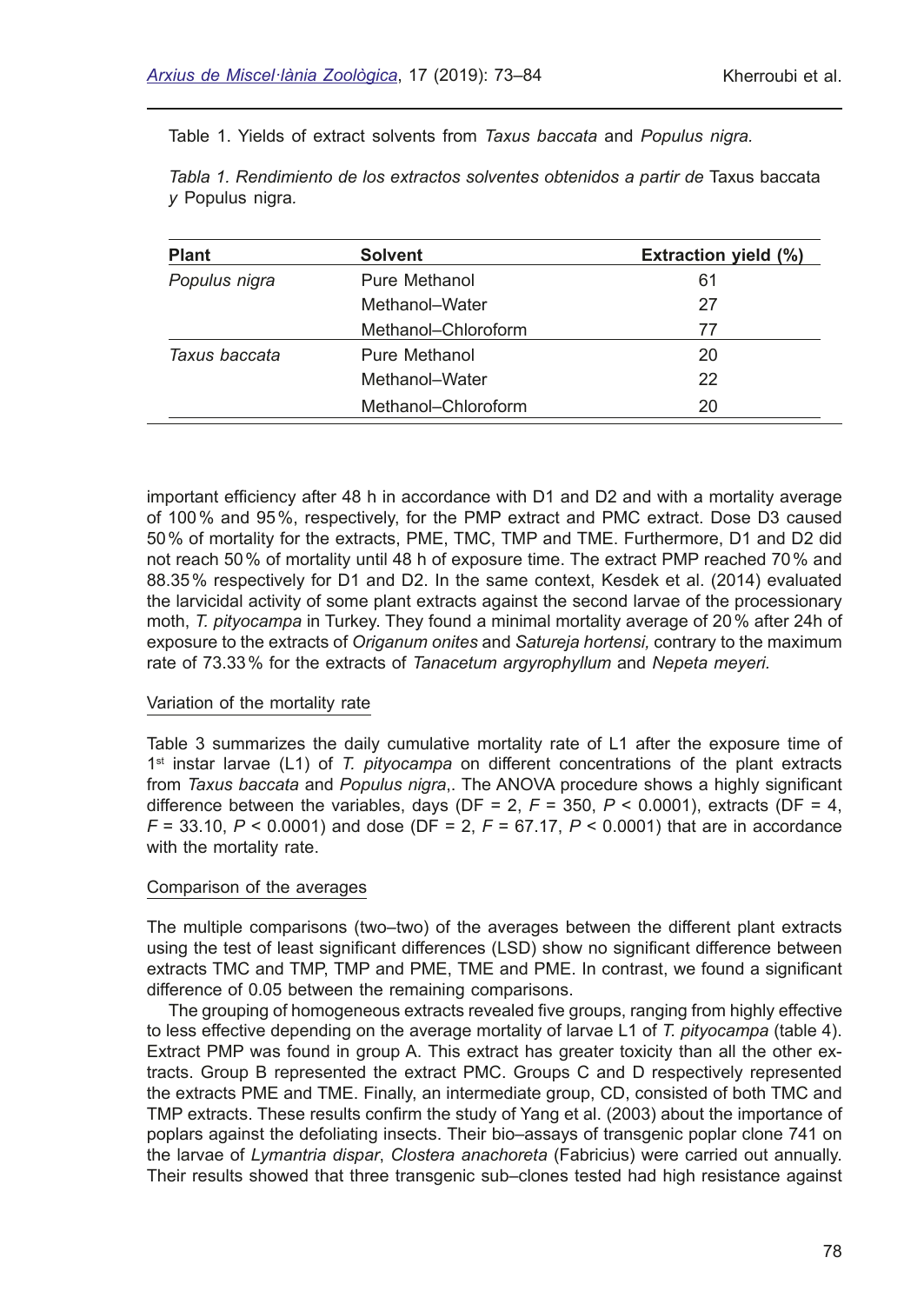

Fig. 2. Evaluation of 1<sup>st</sup> instar larvae of *Thaumetopoea pityocampa* after treatment with the extracts TMP, TMC, TME, PMP, PME, PMC: T0, witness of our experimentation (by sterile water); D, extract dose.

*Fig. 2. Evaluación de larvas en estadio 1 de* Thaumetopoea pityocampa *tras el tratamiento con extractos de TMP, TMC, TME, PMP, PME, PMC: T0, testigo de nuestro experimento (con agua estéril); D, dosis de extracto.*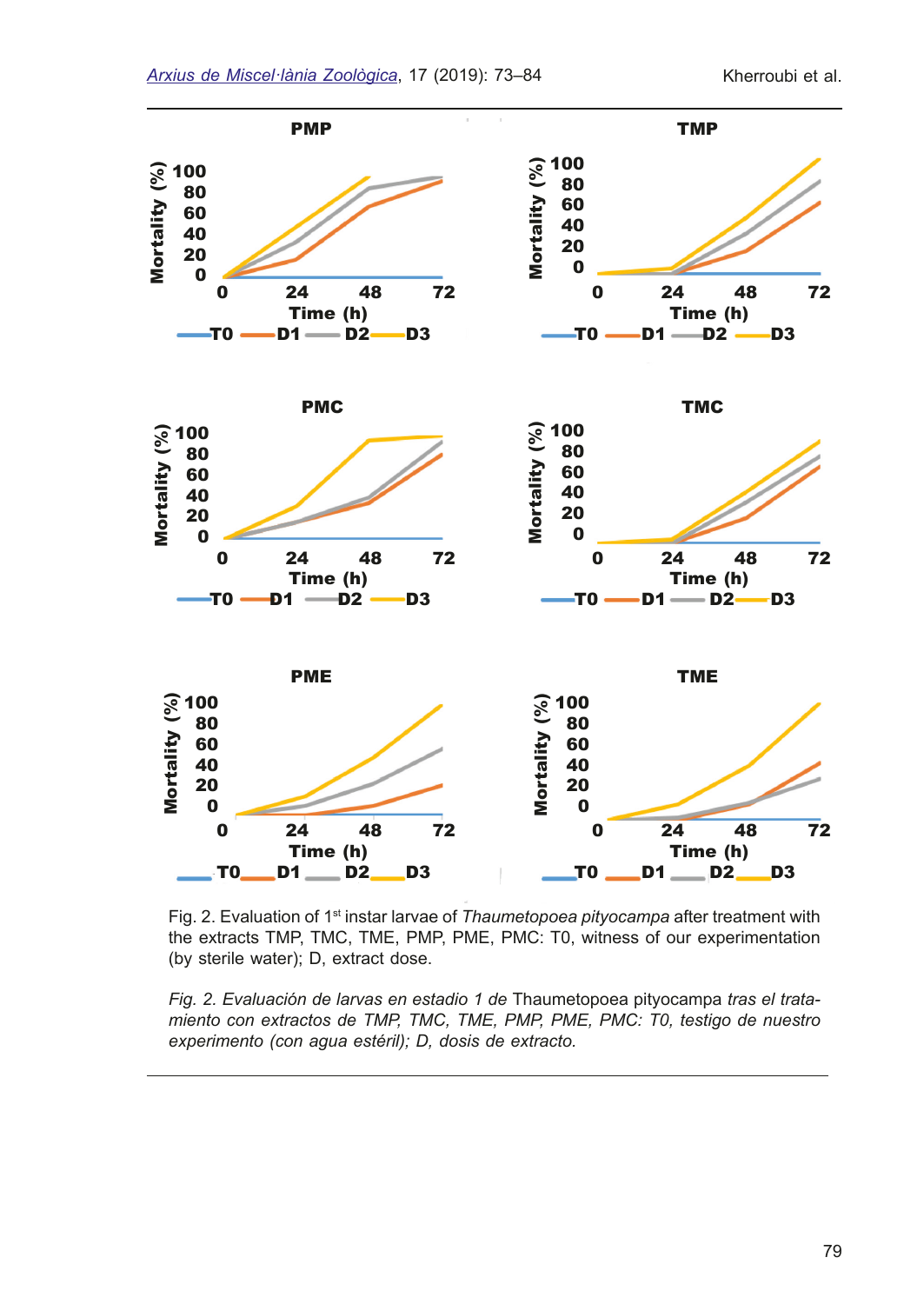Table 2. Descriptive analysis of the mortality averages (48 h): TMP, Taxus Methanol Pure; TMC, Taxus Methanol Chloroform; TME, Taxus Methanol–Water; PMP, Populus Methanol Pure; PMC, Populus Methanol Chloroform; PME, Populus Methanol–Water.

*Tabla 2. Análisis descriptivo de la medias de mortalidad (48 h): TMP, metanol de tejo puro; TMC, cloroformo*–*metanol de tejo; TME, metanol de tejo*–*agua; PMP, metanol de chopo puro; PMC, cloroformo*–*metanol de chopo; PME, metanol de chopo*–*agua.*

|                                    |                                |            |            | Mortality averages (%) |       |       |  |
|------------------------------------|--------------------------------|------------|------------|------------------------|-------|-------|--|
| <b>Dose</b>                        | Taxus baccata<br>Populus nigra |            |            |                        |       |       |  |
| mg/ml                              | <b>PMC</b>                     | <b>PMP</b> | <b>PME</b> | <b>TMC</b>             | TMP   | TME   |  |
| $D1$ (2 mg/ml)                     | 35                             | 50         | 8.35       | 21.65                  | 20    | 13.35 |  |
| D <sub>2</sub> $(4 \text{ mg/ml})$ | 40                             | 88.35      | 28.35      | 35                     | 35    | 15    |  |
| $D3$ (8 mg/ml)                     | 95                             | 100        | 51.65      | 43.35                  | 48.35 | 46.65 |  |

these insects. The insecticidal activity on the frst larvae stage was obvious and decreased gradually with the development of the larvae (instar stage). Growth and development of the surviving larvae were seriously inhibited and delayed and in some cases could not even complete their development.

LD50 of the various substances tested against the 1<sup>st</sup> instar larvae L1 of *Thaumetopoea pityocampa*

Table 5 and fgure 3 summarize the lethal amounts with 50% (LD50) of the extracts of *Taxus baccata* and *Populus nigra*.

LD50 results for the 1<sup>st</sup> instar larvae (L1) of *T. pityocampa* showed that two of the plant

Table 3. Variance analyses of *Thaumetopoea pityocampa* mortality. The *F*–value is the ratio produced by dividing the Mean Square for the Model by the Mean. The Type III SS is the sum of squares for a balanced test of each effect, adjusted for all other effects. (DF is the degrees of freedom.)

*Tabla 3. Análisis de varianza de la mortalidad de* Thaumetopoea pityocampa*. El valor*  F *es la relación existente tras dividir la media cuadrática del modelo por la media. El tipo III SS es la suma de los cuadrados para un test de equilibrado de cada efecto, ajustada para cada uno de los otros efectos. (DF son los grados de libertad.)*

| <b>Source</b> | DF | <b>Type III SS</b> | Mean  |       | P > F    |
|---------------|----|--------------------|-------|-------|----------|
| Day           | າ  | 4.721              | 2.361 | 350   | < 0.0001 |
| Extract       | 4  | 894                | 223   | 33.10 | < 0.0001 |
| Dose          | っ  | 907                | 453   | 67.17 | < 0.0001 |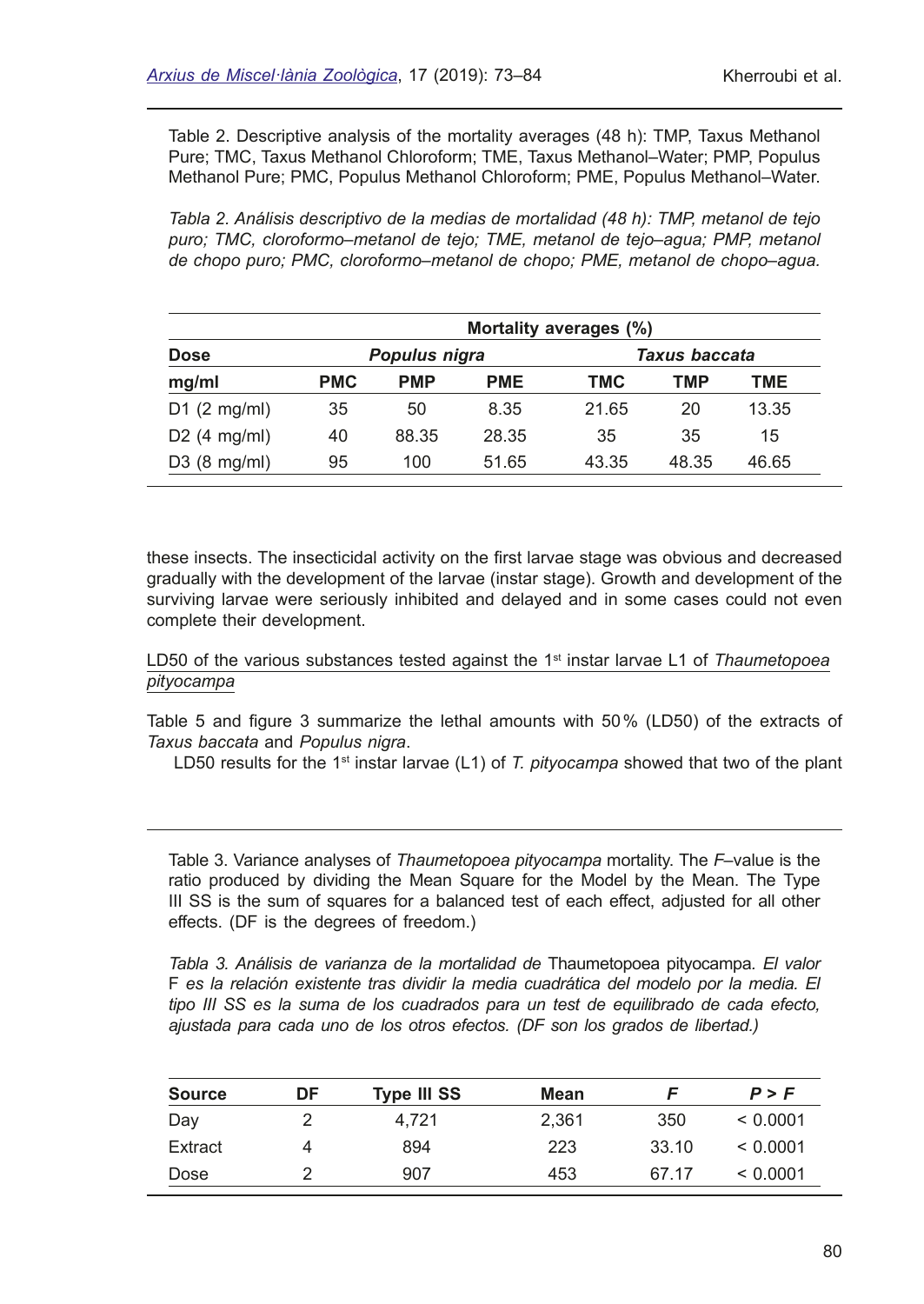Table 4. Multiple comparisons (two-two) of plants extracts by Tukey test (LSD): Nb, number of observations; TMP, Taxus Methanol Pure; TMC, Taxus Methanol Chloroform; TME, Taxus Methanol–Water; PMP, Populus Methanol Pure; PMC, Populus Methanol Chloroform; PME, Populus Methanol–Water.

*Tabla 4. Comparaciones múltiples (dos-dos) de los extractos vegetales mediante la prueba de Tukey (LSD): Nb, número de observación; TMP, metanol de tejo puro; TMC, cloroformo*–*metanol de tejo; TME, metanol de tejo*–*agua; PMP, metanol de chopo puro; PMC, cloroformo*–*metanol de chopo; PME, metanol de chopo*–*agua.*

| <b>Extracts</b> | <b>N<sub>b</sub></b> | Average | <b>Tukey group</b> |
|-----------------|----------------------|---------|--------------------|
| <b>PMP</b>      | 27                   | 14.59   | Α                  |
| <b>PMC</b>      | 27                   | 11.40   | B                  |
| <b>PME</b>      | 27                   | 7.77    | С                  |
| <b>TMC</b>      | 27                   | 7.25    | C D                |
| <b>TMP</b>      | 27                   | 6.70    | C D                |
| <b>TME</b>      | 27                   | 6.03    | D                  |

Table 5. LD50 values of the different extracts of *Taxus baccata* and *Populus nigra* against 1st instar larvae (L1) of *Thaumetopoea pityocampa*: LD50, lethal dose causes the death of 50% of a group of test insect; R2, Coeffcient of determination; TMP, Taxus Methanol Pure; TMC, Taxus Methanol Chloroform; TME, Taxus Methanol– Water; PMP, Populus Methanol Pure; PMC, Populus Methanol Chloroform; PME, Populus Methanol–Water.

*Tabla 5. Valores LD50 de los diferentes extractos de* Taxus baccata *y* Populus nigra *para larvas en estado 1 (L1) de T*haumetopoea pityocampa*: LD50, la dosis letal causa la muerte del 50% de un grupo de insectos sometido a ensayo; R2, coefciente de determinación; TMP, metanol de tejo puro; TMC, cloroformo*–*metanol de tejo; TME, metanol de tejo*–*agua; PMP, metanol de chopo puro; PMC, cloroformo*–*metanol de chopo; PME, metanol de chopo*–*agua.*

| <b>Treatment</b> | R <sub>2</sub> | $DL50$ (%) |  |
|------------------|----------------|------------|--|
| <b>PMP</b>       | 0.996          | 0.18       |  |
| <b>PMC</b>       | 0.928          | 0.37       |  |
| <b>PME</b>       | 0.993          | 0.75       |  |
| <b>TMP</b>       | 0.994          | 0.80       |  |
| <b>TMC</b>       | 0.972          | 0.93       |  |
| TME.             | 0.801          | 0.88       |  |
|                  |                |            |  |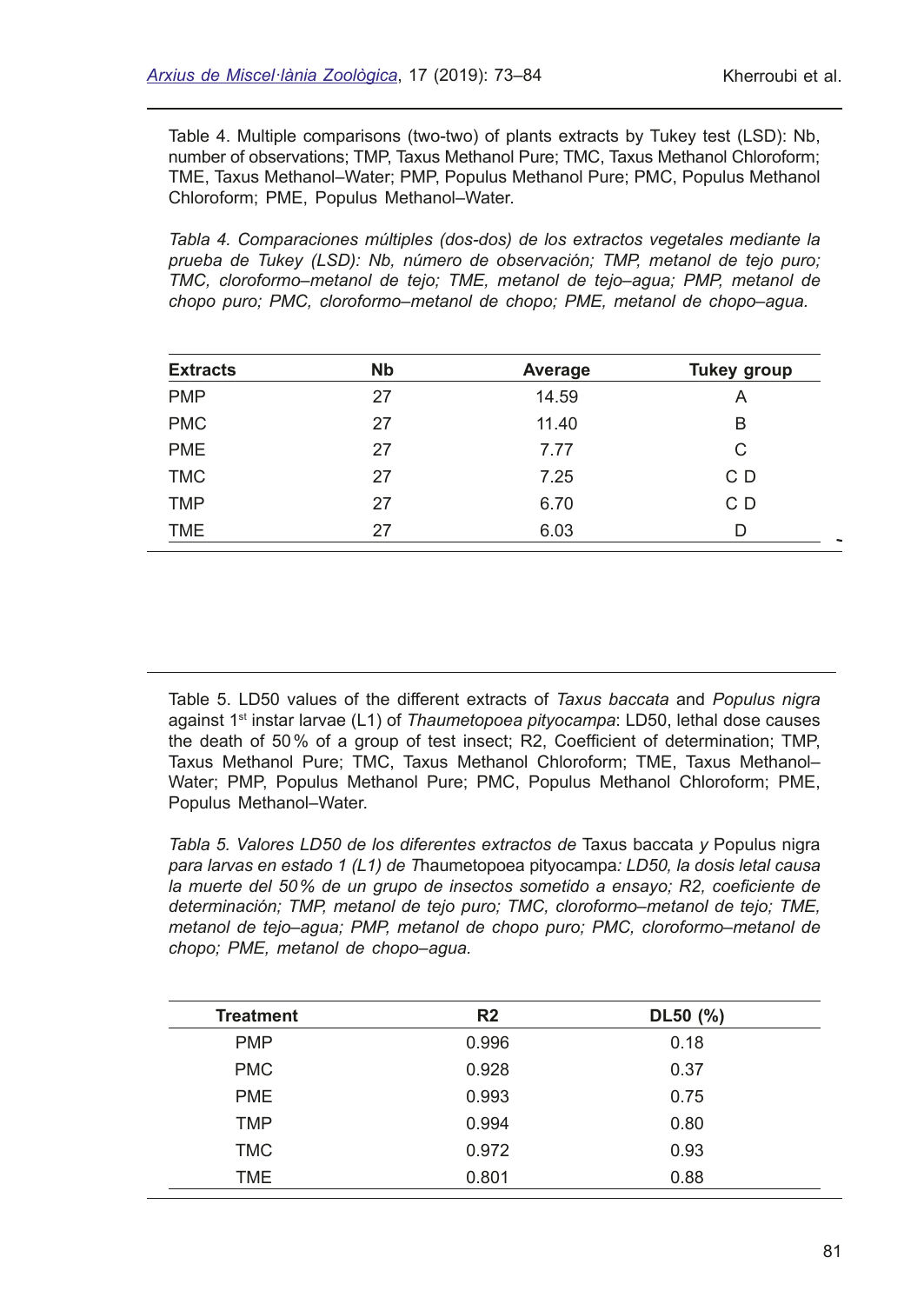

Fig. 3. Right regression of the relation log dose–probit analysis.

*Fig. 3. Regresión adecuada de la relación dosis logarítmica*–*probit.*

extracts tested were interesting in terms of toxicity: the PMP extract and the PMC extract. They presented the weakest concentration of LD50 at 0.18% (1.8 mg/ml) and 0.37% (3.7 mg/ml) respectively. On the other hand, extracts PME, TMP, TMC and TME were less toxic, with values respectively of 0.75% (7.5mg/ml), 0.8% (8 mg/ml), 0.93% (9,3 mg/ml) and 0.88% (8.8 mg/ml). Kesdek et al. (2014) found a mortality rate between 3.33% and 86.6% for *Origanum rotundifolium* extracts and *Nepeta meyeri* extracts against the 2<sup>nd</sup>, 3<sup>rd</sup> and 4<sup>th</sup> instar larvae of *T. pityocampa.* In addition*,* Ouakid et al. (2005) studied the effects of some plant extracts that associated Oak cork against *Lymantria dispar;* the results showed that the extracts of *Quercus suber* and *Quercus faginea* were most effective on the old larvae of *Lymantria dispar.* Charrière–Ladreix (1973) studied the favonoid secretion of *Populus nigra* L buds. The same author in 1976 showed the intracellular distribution of the favonic secretion of *Populus nigra.* L. Salle and Andary (1990) presented the importance of polyphenols on the resistance mechanisms of four poplar cultivars in response to *Viscum album* L attack. In addition, the anti–xanthine oxidase and anti–radical activity of *populus nigra* bud extracts were evaluated by Adrar in 2009. Furthermore, studies by Daniewski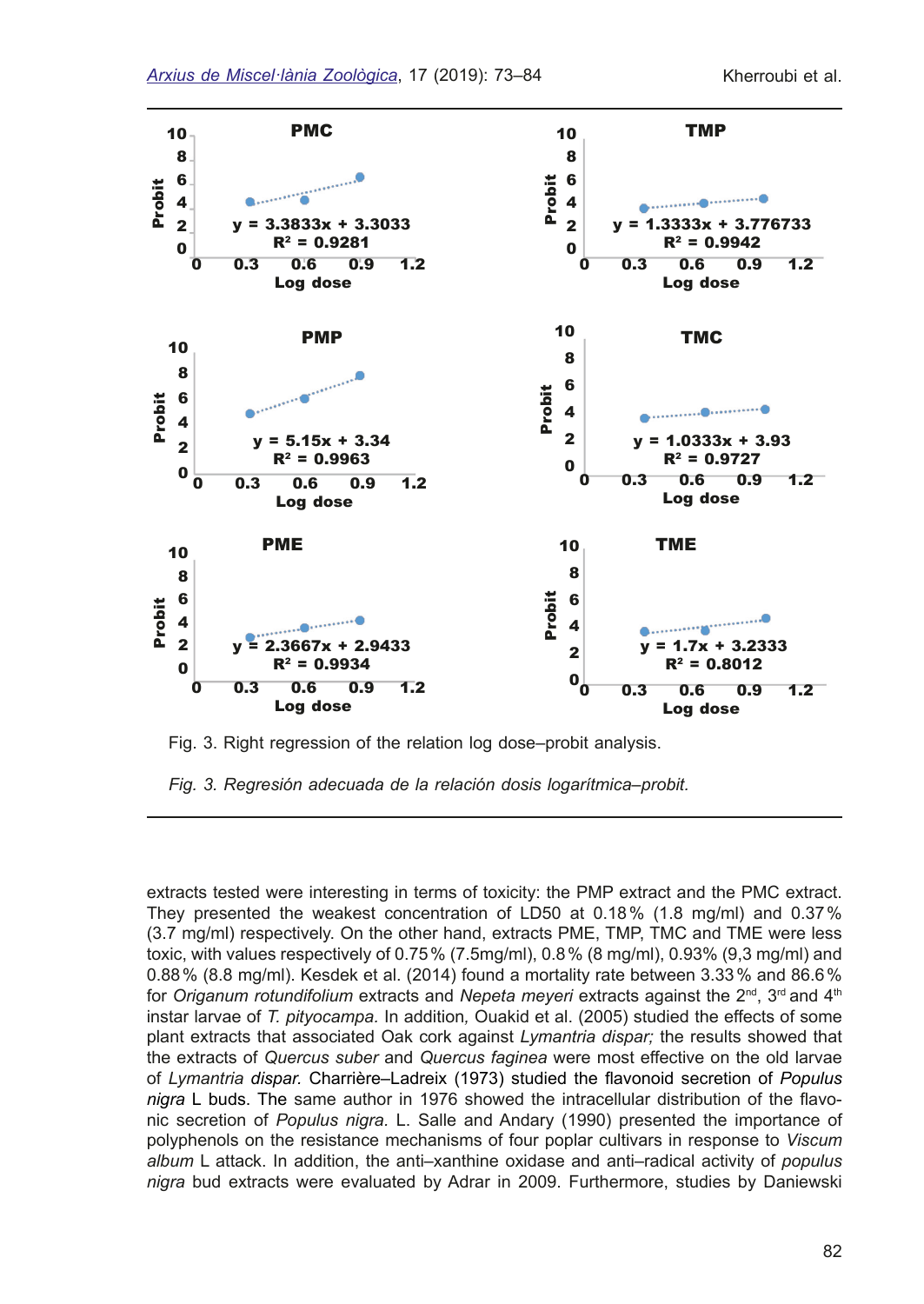et al. (1998) highlight the insecticidal importance and the high anti–nutritional activity of extracts of *Taxus baccata* against the pests *Tribolium confusum, Trogoderma granarium* and *Sitophilus granarius*. Elsohly et al. (1997) reported the taxane content of needle stems of *Taxus baccata* from nurseries in the United States.

#### **Conclusion**

Findings from our study indicate that extracts of *Taxus baccata* and *Populus nigra* had a larvicidal effect on *T*. *pityocampa*. The extracts Populus Methanol Pure and Populus Methanol Chloroform show promising insecticidal activities. These plant extracts can therefore be considered potential alternatives to control against the instar larvae of *T. pityocampa*. Further research should be conducted to isolate the bio–compounds involved in this activity and to determine their mode of action in order to facilitate the development of formulations of new bio–pesticides in the control of *T. pityocampa.* Planning and performing tests under natural forest conditions is needed to evaluate the real effectiveness of these extracts against *T. pityocampa.*

#### Acknowledgements

This study was funded by the Ministry of High Education and Scientifc Research, the National High School of Agronomy, Ecole Normale Superieure Kouba, and the PhD program, Algeria. Thanks go to the head and laboratory staff at of the Zoology Department, ENSA Algiers and eco–biology laboratory–ENS–Kouba Algeria for providing laboratory facilities.

#### **References**

- Abbott, W., 1925. A method of computing the effectiveness of an insecticide. *Journal of Economic Entomology*, 18: 265–267.
- Adrar, S., 2009. Évaluation des activités anti–xanthine oxydase et anti–radicalaire des extraits de bourgeons de *Populus nigra* et des feuilles de *Fraxinus angustifolia*. PhD thesis, University Abderrahmane Mira–Béjaia, Argelia.
- Battisti, A., Larsson, S., Roques, A., 2017. Processionary Moths and Associated Urtication Risk: Global Change–Driven Effects. *Annual Review of Entomology*, 62(1): 15–45, Doi: <https://doi.org/10.1146/annurev–ento–031616–034918>
- Cao, C. W., Liu, G. F., Wang, Z. Y., Yan, S. C., Ma, L., Yang, C. P., 2010. Response of the gypsy moth, Lymantria dispar to transgenic poplar, *Populus simonii* x *P. nigra*, expressing fusion protein gene of the spider insecticidal peptide and Bt–toxin C–peptide. *Journal of Insect Science*, 10(200): 1–13.
- Charrière–Ladreix, Y., 1976. Repartition intracellulaire du sécrétat favonique de *Populus nigra L*. *Planta (Berl.)*, 129: 167–174.
- Cooper, M. R., Johnson, A. W., 1984. *Poisonous Plants in Britain and their Effects on Animals and Man*. Ministry of Agriculture, Fisheries and Food, HMSO, Reference Book, London, UK.
- Daniewski, W. M., Gumulka, M., Anczewski, W., Masnyk, M., Bloszyk, E., Gupta, K. K., 1998. Why the yew tree (*Taxus baccata*) is not attacked by insects. *Phytochemistry,* 49(5): 1279–1282.
- DGF (Directorate General of the forests), 2007**.** *Politique forestière national et stratégie d'aménagement et de développement durable des resources forestières et alfatières*. Directorate General of the forests, Algeria.